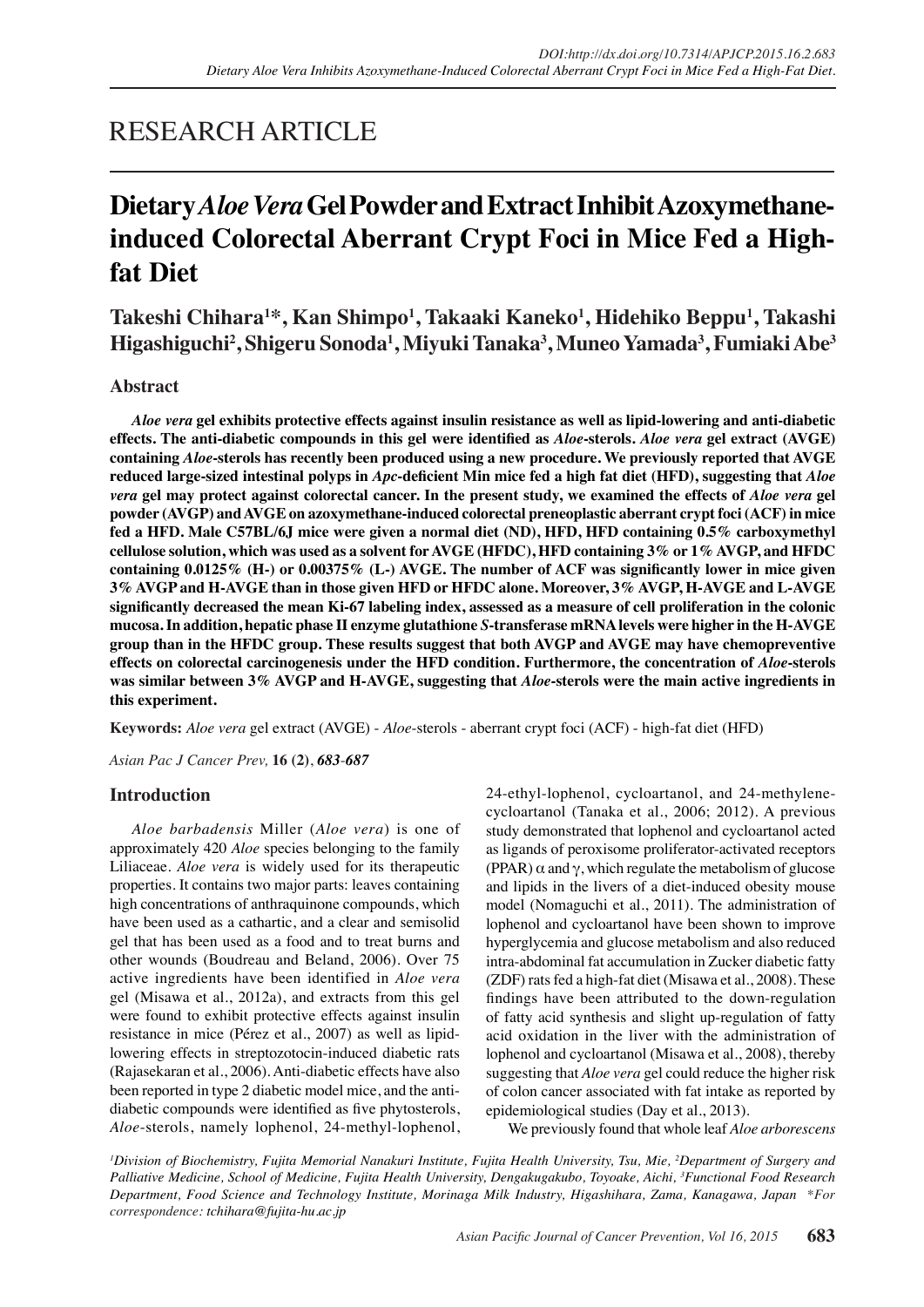### *Takeshi Chihara et al*

Miller var. *natalnsis* Berger (Kidachi aloe in Japanese), a different type of *Aloe vera*, inhibited the development of azoxymethane-induced aberrant crypt foci (ACF), which were identified as putative preneoplastic lesions in the rat colorectum (Shimpo et al., 2001). We also demonstrated that Kidachi *Aloe* inhibited the activation of phase I detoxification enzyme cytochrome P450 2E1 (CYP2E1) (Shimpo et al., 2003), activated the phase II detoxification enzyme quinone reductase (Shimpo et al., 2001), and reduced DNA adduct formation as a mechanism underlying the inhibition of ACF formation (Shimpo et al., 2003).

*Aloe vera* gel extract (AVGE) has recently been produced using a new procedure with supercritical carbon dioxide fluid, showing that AVGE contains *Aloe*-sterols (Tanaka et al., 2012). AVGE is nongenotoxic and does not cause any obvious side effects (Tanaka et al., 2012). We previously repored that AVGE reduced large-sized intestinal polyps in *Apc*-decifient Min mice fed a high-fat diet (Chihara et al., 2013), suggesting that AVGE protected against colonic inflammation and colorectal cancer. The treatment of Min mice with a high-fat diet was shown to increase the number of polyps (Day et al., 2013).

In the present study, we examined the effects of *Aloe vera gel* powder (AVGP) and AVGE on AOM-induced colorectal ACF in C57BL/6J mice fed a high-fat diet.

# **Materials and Methods**

### *Animals*

Five-week-old male C57BL/6J mice were purchased from Japan SLC Inc. (Hamamatsu, Japan). They were kept in groups of one or two in plastic cages on woodchip bedding in an animal facility controlled at a temperature of  $23\pm5^{\circ}$ C,  $60\pm5\%$  humidity, and with a 12-h light/ dark cycle. Mice were fed a normal diet. The care and use of the animals was according to the Regulations for the Management of Laboratory Animals at Fujita Health University, which is accredited by the Japanese Association of Laboratory Animal Facilities of Public and Private Universities (JALAP). The experimental protocols were approved by the Institutional Animal Care and Use Committee of Fujita Health University (Permit No. N0141).

## *Experimental design and diets*

AVGP and AVGE dissolved in 0.5% carboxymethyl cellulose (CMC) were provided by Morinaga Milk Industry Co. Ltd. (Zama, Japan). The experimental design was described previously by Endo et al. (2009). After one week of acclimatization, mice were divided into normal diet (ND), high-fat diet (HFD), HFD containing 0.5% CMC solution without AVGE (HFDC), 3% AVGP, 1% AVGP, high dose AVGE (H-AVGE), and low dose AVGE (L-AVGE) groups. The ND group was given an AIN-93G diet, the HFD group was given a modified high-fat AIN-93G diet (41% of energy as fat, Oriental Yeast Co., Ltd., Tokyo, Japan), the 3% or 1% AVGP group was given HFD containing 3% or 1% AVGP, respectively, the H-AVGE group was given HFD containing 0.0125% AVGE, and the L-AVGE group was given HFD containing 0.00375%

AVGE. After one week, all mice were intraperitoneally administered azoxymethane (AOM) at 10 mg/kg body weight once a week for two weeks. At 12 weeks of age, they were anesthetized with Nembutal, exsanguinated via the heart into heparin-coated syringes, and carefully autopsied. The colorectum and liver were immediately removed. The total number of ACF, the Ki-67 labeling index, and crypt length in the colorectum were measured according to the following procedures. The livers were stored at -80°C until the mRNA expression levels of the phase I detoxification enzyme CYP2E1 and phase II detoxification enzyme glutathione *S*-transferase (GST) were determined.

# *Analysis of aberrant crypt foci*

The colorectum was flushed gently with saline to remove any fecal contents, opened longitudinally from the cecum to the anus, placed between two pieces of filter paper, and fixed in 10% neutral buffered formalin. The numbers of ACF was counted, as described by Bird (1987). To facilitate counting, the colorectum was stained with 0.2% methylene blue solution and placed on a slide glass with the mucosal surface facing upward and the numbers of ACF was counted by microscopy at a magnification of  $\times$ 40.

### *Immunostaining for Ki-67*

After counting ACF, the colorectum was embedded in paraffin for immunohistochemistry. Immunohistochemistry using the rat monoclonal antibody TEC-3 against the Ki-67 antigen (DakoCytomation, Glostrup, Denmark) was performed as a cell proliferation marker. This staining procedure was performed according to the protocols described by Katsuki et al. (2006) with minor changes. Each section was deparaffinized by xylene and rehydrated with graded alcohol. After washing, the sections were retrieved in an autoclave in citrate buffer (pH 6.0) for 20 min at 120°C. After washing, endogeneous peroxidase activity was blocked by incubating slides in absolute methanol containing 3% hydrogen peroxidase  $(H_2O_2)$  for 15 min at room temperature. After washing, they were then incubated with the antibody Ki-67 at its working dilution of 1:100 for 30 min. After washing, Histofine simple stain mouse MAX PO anti-rat (Nichirei Biosciences Inc., Tokyo, Japan) was used as a secondary antibody. After washing, the Diaminobenzidine (DAB) Substrate Kit (Nichirei Biosciences Inc., Tokyo, Japan) was used to visualize staining and sections were counterstained using hematoxylin. No primary antibody was applied on the control negative staining.

To determine immunostaining, the number of epithelial cells of the rectum was counted in 5 to 10 crypts per mouse by light microscopy using × 400 magnification. The results were expressed as the labeling index by the percentage of positively stained cells relative to the total number of cells counted (at least 500).

## *Measurement of crypt length*

After immunostaining, the exact absolute length of each colonic crypt was measured in  $\mu$ m. To measure the length using an ocular micrometer, well orientated crypts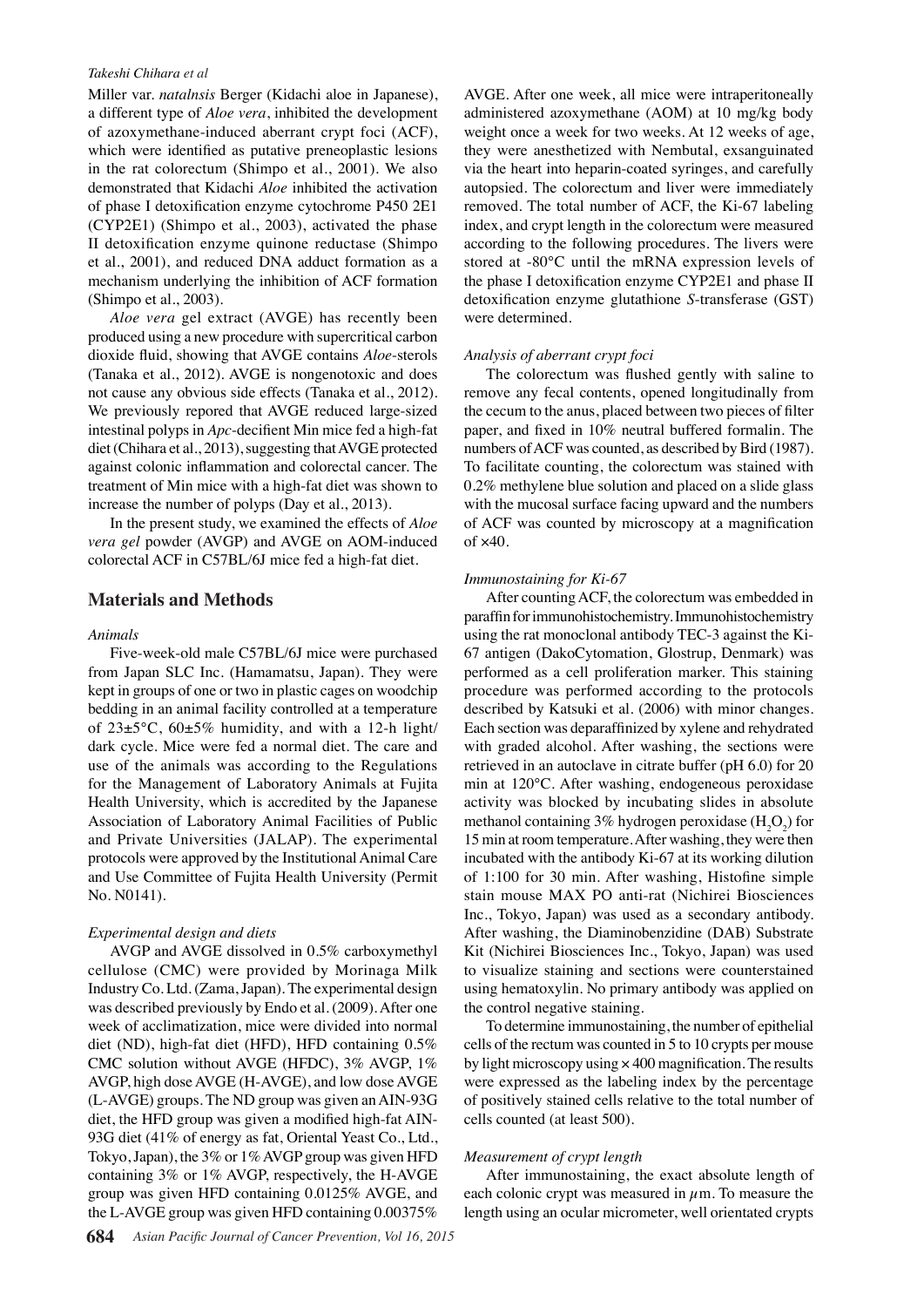were selected and from the base of the crypt to the lumen was measured in 5 crypts per mouse.

# *RNA preparation and quantification of CYP2E1 and GST mRNAs in livers*

Total RNA was isolated from the mouse liver using the High Pure RNA Tissue Kit (Roche Applied Science, Mannheim, Germany) according to the manufacturer's protocol. RNA concentrations were determined by absorbance at 260 nm, and 1  $\mu$ g of RNA was reversedtranscribed using the Transcriptor Universal cDNA Master (Roche Applied Science, Mannheim, Germany). cDNA was amplified by real-time PCR with the Fast SYBR Green master mix (Applied Biosystems, Foster City, CA, USA). Amplification was performed using the 7500 Fast Real-Time PCR system (Applied Biosystems, Foster City, CA, USA) using specific primers targeting each of the identified mRNAs (available upon request). Product purity for the PCR reactions was confirmed by examining melting curves for the presence of a single peak. Real-time PCR results were normalized using cyclophilin A as an internal control.

# *Data analysis*

Data are presented as the mean±S.E. Statistical comparisons were made with the Student's *t*-test or two-way analysis of variance where appropriate. These analyses were performed using Instat version 3.0 for Windows (GraphPad Software, Inc., San Diego, CA, USA). Differences were considered to be significant at  $p < 0.05$ .

# **Results**

## *General observations*

Body weights during the experiment and the absolute and relative organ weights of the liver, kidney, and spleen remained unchanged in the ND, HFD, 1% AVGP, and 3% AVGP groups and ND, HFDC, L-AVGE, and H-AVGE groups, respectively. Food consumption was also unchanged (data not shown).

# *Colorectal ACF*

ACF data are summarized in Figure 1. The number of ACF was significantly higher in mice given HFD alone than in those given ND. On the other hand, the number of ACF was significantly lower in the 3% AVGP group than in the HFD group (percentage inhibition: 43%). The number of ACF was also slightly lower in 1% AVGP group than in the HFD group (percentage inhibition: 27%).

The number of ACF was significantly higher in mice given HFDC alone than in those given ND. On the other hand, the number of ACF was significantly lower in the H-AVGE group than in the HFDC group (percentage inhibition: 26%). The number of ACF was slightly lower in the L-AVGE group than in the HFDC group (percentage inhibition: 9%).

# *Ki-67 labeling index*

The mean Ki-67 labeling indices are presented in Figure 2. The Ki-67 labeling index was significantly higher in the HFD group than in the ND group. On the other hand,



**Figure 1. Effects of AVGP and AVGE on AOM-induced Colorectal ACF Formation in Mice Fed a High-Fat Diet.**  ACF formation was significantly greater in mice given a HFD than in those fed ND ( $\text{\degree }p$  <0.05). In contrast, the number of ACF was significantly lower in mice given HFD+3% AVGP and HFDC+H-AVGE than in those given HFD or HFDC alone (\*\*p<0.01, \*p<0.05). # p<0.05 (*vs* ND; unpaired t-test); \*\*p<0.01 (*vs* HFD; Dunn's multiple comparisons test); \*p<0.05 (*vs* HFDC; Dunnett's multiple comparisons test)



**Figure 2. Ki-67 Labe ling Index in Normal Colorectal Mucosa.** The mean Ki-67 labelling index was significantly higher in the HFD and HFDC groups than in the ND group (\*\*p<0.01). In contrast, it was significantly lower in the HFD+3% AVGP, HFDC+H-AVGE, and HFDC+L-AVGE groups than in the HFD or HFDC groups  $(^bp<0.05, ^{\#}p<0.01, ^{\#}p<0.05,$  Dunnett's multiple comparisons test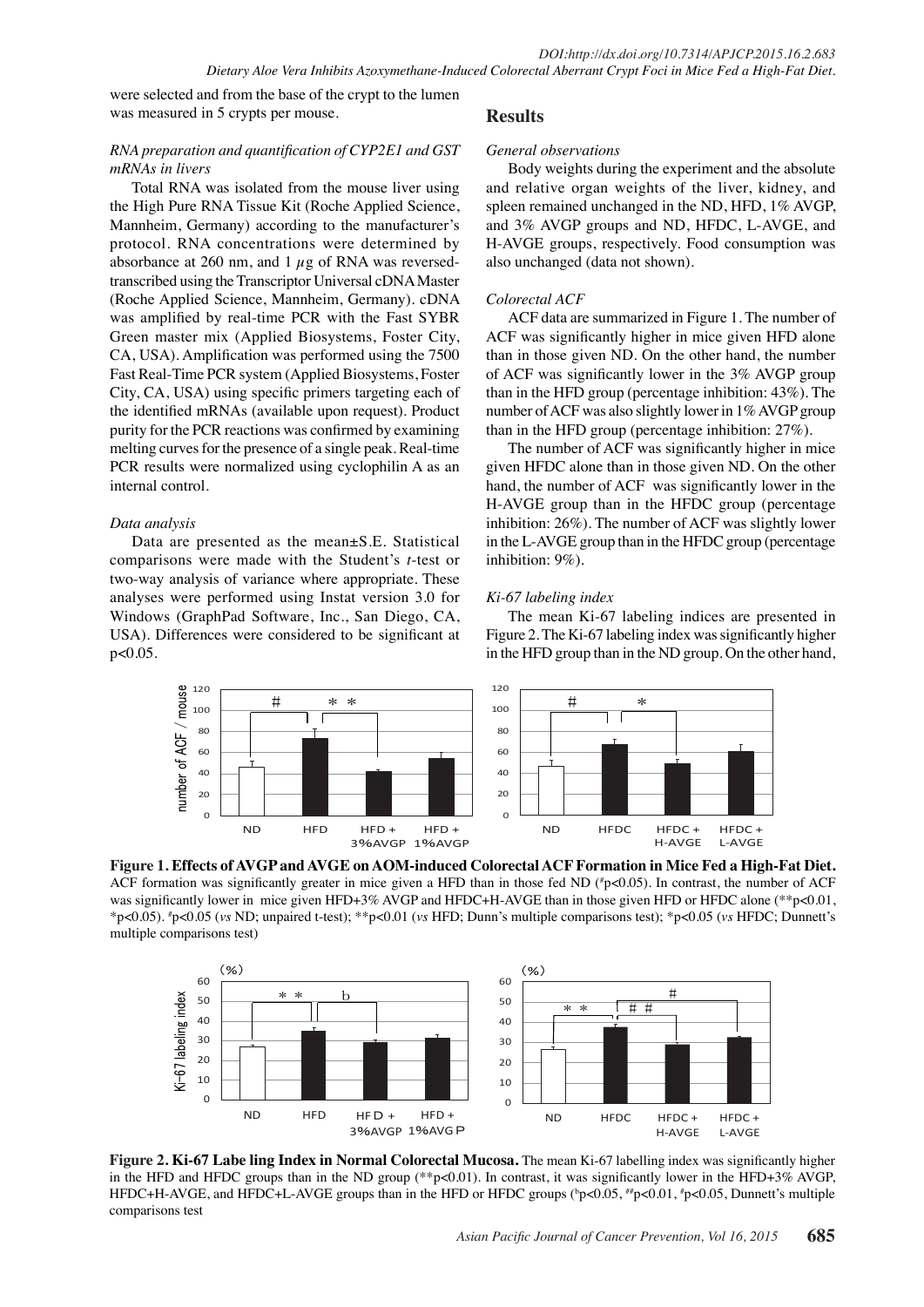#### *Takeshi Chihara et al*

it was significantly lower in the 3% AVGP group than in the HFD group (percentage inhibition: 17%). The Ki-67 labeling index was slightly lower in the 1%AVGP group than in the HFD group (percentage inhibition: 11%).

 It was significantly higher in the HFDC group than in the ND group, but was significantly lower in the H- and L-AVGE groups than in the HFDC group (percentage inhibition: 22% and 13%, respectively).

## *Crypt length*

Crypt length was significantly longer in the HFD group than in the ND group (HFD group:  $175.9\pm4.48 \mu$ m *vs* ND group:  $138.4\pm9.47 \mu m$ , p<0.05). However, it was slightly shorter in the 3% AVGP and 1% AVGP groups (3% AVGP group: 161.6±5.05, 1% AVGP group: 161.9±1.95). Crypt length was significantly longer in the HFDC group than in the ND group (HFDC group:  $180.7 \pm 13.12 \ \mu m$  vs ND group were  $138.4\pm9.47 \mu m$ , p<0.05). However, it was slightly shorter in the H-AVGE and L-AVGE groups (H-AVGE group:  $160.6\pm6.08 \mu$ m, L-AVGE group:  $174.0 \pm 13.1 \mu m$ ).

#### *mRNA expression levels of CYP2E1 and GST*

No significant differences were observed in the mRNA expression levels of CYP2E1 between the HFDC and H-AVGE groups. However, the mRNA expression levels of GST were 1.61-fold higher in the H-AVGE group than in the HFDC group.

## **Discussion**

Previous studies performed on animals described a relation between HFD consumption and the risk of colon cancer (Day et al., 2013). ACF are commonly accepted precursor lesions for colorectal cancer (Waly et al., 2014). In the present study, the number of ACF was higher in mice given HFD or HFDC than in those given ND, as described by Endo et al. (2009). In contrast, we showed that the number of ACF was significantly lower in mice given 3% AVGP than in those given HFD alone. The number of ACF was also significantly lower in mice given H-AVGE than in those given HFDC alone. However, the percentage inhibition of ACF differed between of 3% AVGP and H-AVGE groups (43% and 26%, respectively). The reasons for this were as follows. AVGP contains approximately 35% polysaccharides by the dry mass, and these have been shown to exhibit anti-inflammatory, antioxidative, and anti-tumor effects (Boudreau and Beland, 2006). These functions may also be associated with the decrease observed in the number of ACF. However, AVGE contain few polysaccharides (Tanaka et al., 2012).

We also demonstrated that the Ki-67 labeling index in the colorectum was reduced by AVGP and AVGE, whereas crypt length in the respective groups were not increased. Crypt length has been shown to reflect colon inflammation and mucosal cell proliferation (Kaya et al., 2007). Therefore, we considered the suppression of colonic epithelial cell proliferation by AVGP and AVGE to be part of the mechanism causing decreases in the number of ACF. The percentage inhibition of the Ki-67 labeling index in both groups was similar. The major component of AVGE is known to be *Aloe*-sterols (Misawa et al., 2012a) . In this study, no significant differences were observed in the concentration of *Aloe*-sterols between 3% AVGP and H-AVGE or 1% AVGP and L-AVGE. Hence, we assumed that the reduction observed in the Ki-67 labeling index largely depended on the function of *Aloe*-sterols. We previously reported that H-AVGE reduced large-sized intestinal polyps (>2.5 mm in diameter) in Min mice fed HFD (Chihara et al., 2013). The suppression of colonic epithelial cell proliferation by AVGE may have affect the results obtained.

Furthermore, we detected the mRNA expression of CYP2E1 and GST in the liver. GST mRNA expression levels were 1.61-fold higher in the H-AVGE group than in the HFDC group. AOM is a potent carcinogen that is used to induce colon cancer in rodents. AOM metabolized in the liver to methylazoxymethanol (MAM) by phase I detoxification enzymes such as CYP2E1. MAM then readily yields the ultimate carcinogenic metabolite, high reactive methyldiazonium ions for the methylation of DNA (Rosenberg et al., 2009). Thereafter, phase II detoxification enzymes conjugate and guide these ions from the body (Sunkara et al., 2008). Singh et al. (2000) reported that the fresh leaf pulp extract of *Aloe vera* significantly reduced the levels of phase I detoxification enzymes and increased those of phase II detoxification enzymes in the livers of mice. In the present study, the mRNA expression level of the phase II detoxification enzyme GST was found to be elevated. This function may also be associated with decreases in the number of ACF. On the other hand, no significant differences were observed in the mRNA expression levels of CYP2E1 between the H-AVGE and HFDC groups. Padidar et al.  $(2012)$  demonstrated that high-fat  $(60\% \text{ of energy as fat})$ feeding increased the development of AOM-induced ACF lesions and was associated with increased CYP2E1 mRNA expression levels in the livers of mice. However, we did not observe a relationship between the number of ACF and mRNA expression levels of CYP2E1, and this was partly attributed to differences in energy from fat in each experimental diet (60% *vs* 40%). In this study, we analyzed the mRNA expression levels of CYP2E1 and GST in the H-AVGE group only. We previously stated that the concentration of *Aloe*-sterols was equivalent between the AVGE and AVGP groups in this study. Therefore, the mRNA expression levels of the two enzymes in the 3% AVGP group were estimated to be similar to those in the H-AVGE group.

Misawa et al. (2012b) speculated that *Aloe*-sterols in bioactive molecules containing *Aloe vera* were the main active ingredients with anti-obesity effects in a high-fat diet-induced obesity rat model. Recent epidemiological studies have also reported that obesity may be a major risk factor in many cancers, especially cancers of the colon and breast (Sung et al., 2011). Lophenol and cycloartanol, two kinds of *Aloe*-sterols, reduced visceral fat accumulation and improved hyperlipidemia and hyperglycemia in ZDF rats fed a high-fat diet (Misawa et al., 2008). Furthermore, these of *Aloe*-sterols altered the expression levels of genes related to glucose and lipid metabolism, and ameliorated obesity-associated metabolic disorders